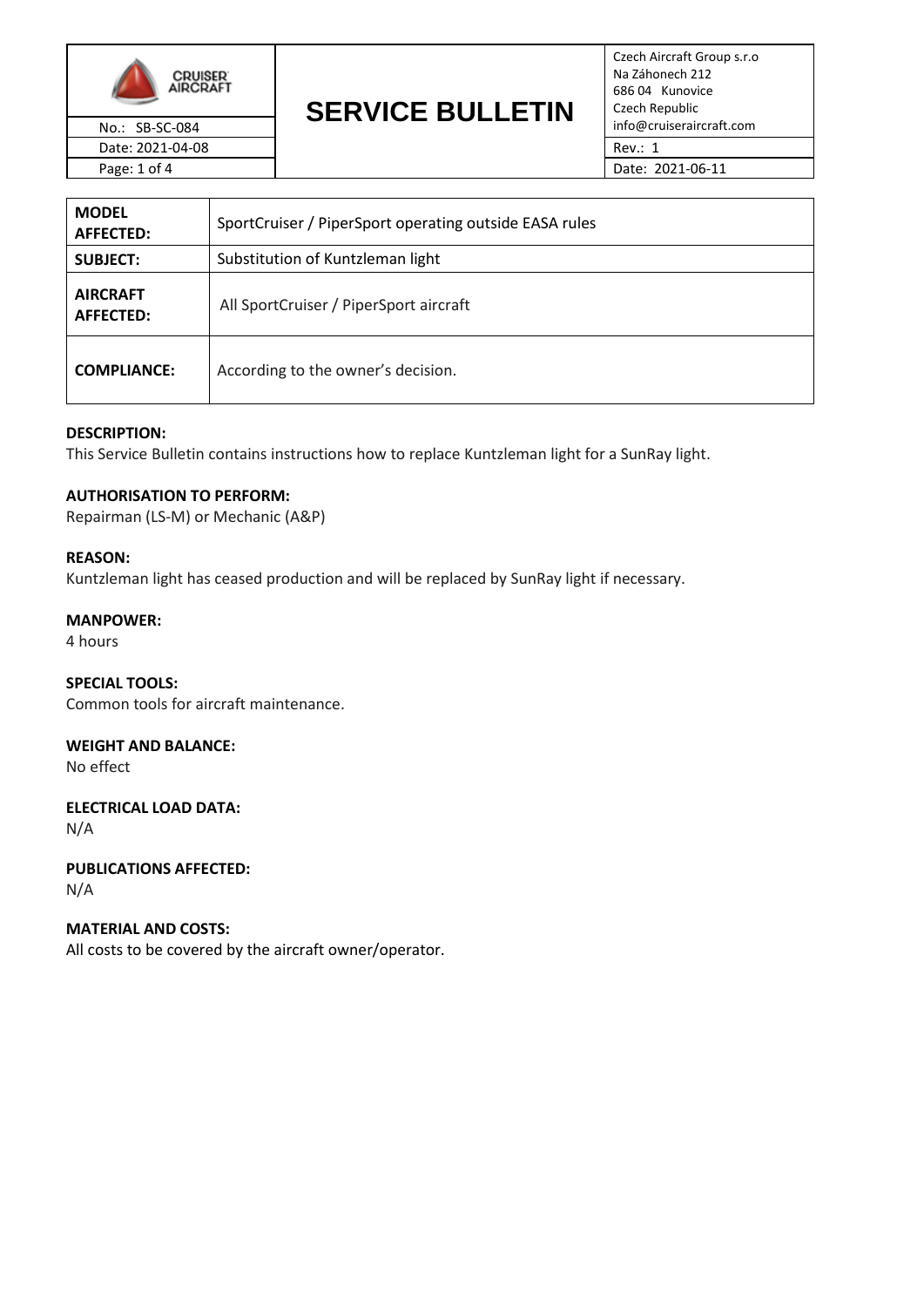

**SERVICE BULLETIN** No.: SB-SC-084 **EXAMPLE DULLE INT** info@cruiseraircraft.com

Czech Aircraft Group s.r.o Na Záhonech 212 686 04 Kunovice Czech Republic Date: 2021-04-08 Rev.: 1

Page: 2 of 4 Date: 2021-06-11

### **MATERIAL:**

| <b>ITEM No.</b> | <b>NOMENCLATURE</b>   | <b>DESCRIPTION</b>                    | <b>QUANTITY (PCS)</b> |
|-----------------|-----------------------|---------------------------------------|-----------------------|
| 001             | 6902LI11              | SunRay 01-1150 light (with connector) |                       |
| 002             | SI0679N               | Patch                                 | 1                     |
| 003             | 31110770              | Screw MS35206-227                     | 2                     |
| 004             | 3131X301              | Washer DIN 125                        | $\overline{2}$        |
| 005             | 664M0004              | Wire                                  | 2 <sub>m</sub>        |
| 006             | 51202148              | Shrink tube                           | $0,1$ m               |
| 007             | 4610A003              | Loctite 243                           | 1                     |
| 008             | 4410V002 <sup>1</sup> | <b>Emfimastic PU50</b>                |                       |
| 009             | $N/A^{1,2}$           | 3M Marine Adhesive Sealant 5200       |                       |

 $1$ one of these,  $2$ order in local store

### **ACCOMPLISHMENT INSTRUCTIONS:**

NOTE: During the implementation of this SB follow AC43-13.

- 1. Set the **MASTER BAT** and **LDG L** switch to OFF.
- 2. Remove engine cowlings, disconnect positive (+) battery terminal (see MM, Chapter 11).
- 3. Remove the original landing light (see MM, Chapter 11).
- 4. Degrease the surfaces where the adhesive will be applied.
- 5. Stick the patch (002) from the outside with glue (008 or 009). See Fig. 1.

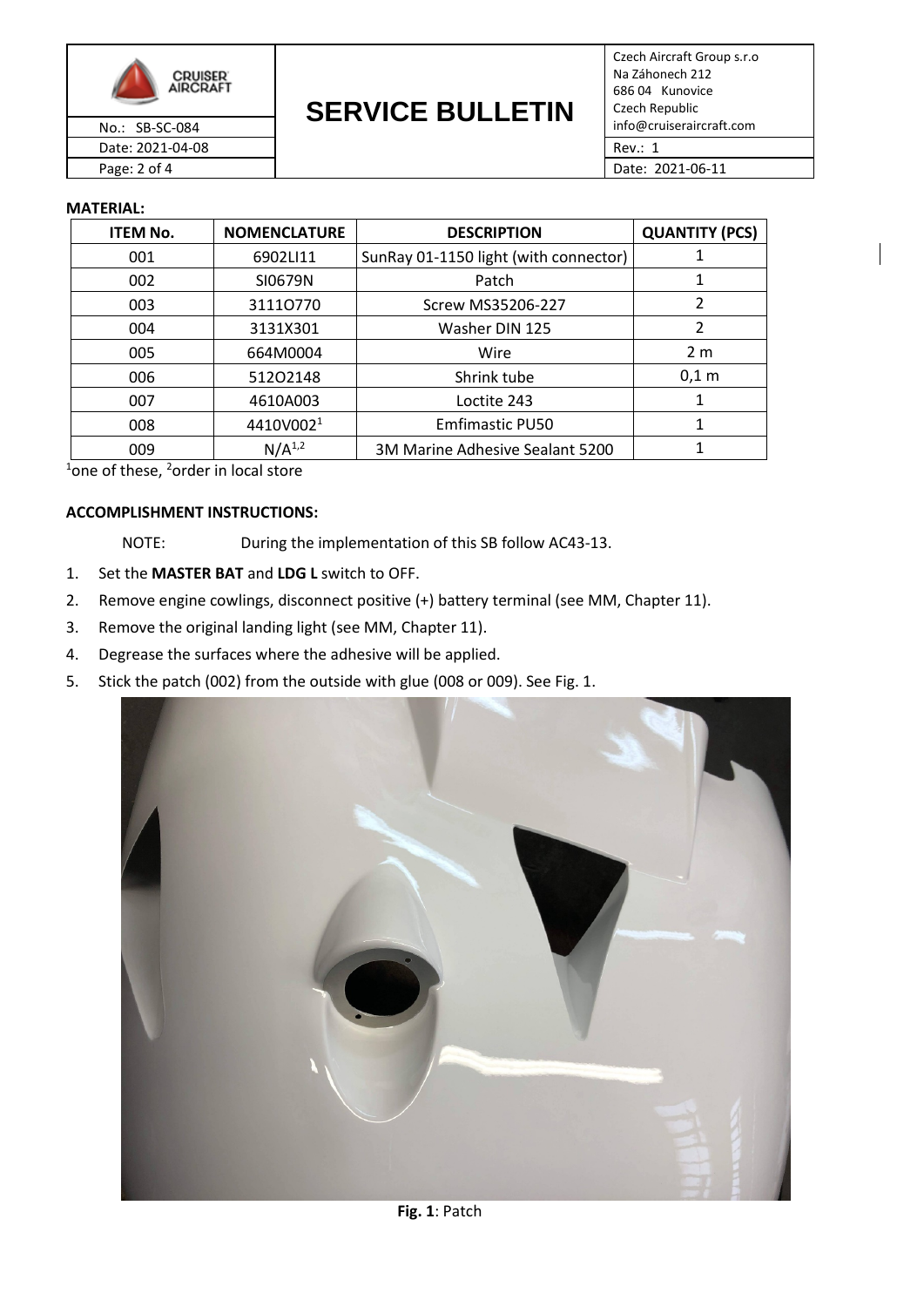

#### **SERVICE BULLETIN** No.: SB-SC-084 **CLIVICE BULLE IIIV** info@cruiseraircraft.com

Czech Aircraft Group s.r.o Na Záhonech 212 686 04 Kunovice Czech Republic Date: 2021-04-08 **Rev.: 1** 

Page: 3 of 4 Date: 2021-06-11

- 6. Fill the patch with glue.
- 7. Drill two holes for screws throw the patch.
- 8. Locally repair the paint (not necessary-esthetic only).
- 9. The light has 5 wires, only two will be used. Red 351C (positive) and black 352C (ground), blind the other wires with a shrink tube (006). See Fig. 2. Valid scheme depends on airplane equipment.





- 10. Install the light (001) from the inner side and tighten the screws (003) with washers (004). Use Loctite (007) to secure the screws.
- 11. Extend the wires from light. So, they are above the left NACA intake.
- 12. Install lower engine cowling.
- 13. Extend the power cords over the left NACA intake.
- 14. Crimp the connector to power cords and wires from light.
- 15. Glue the wires with from light glue over the left NACA intake. See Fig. 3.



**Fig. 3**: Glued wires